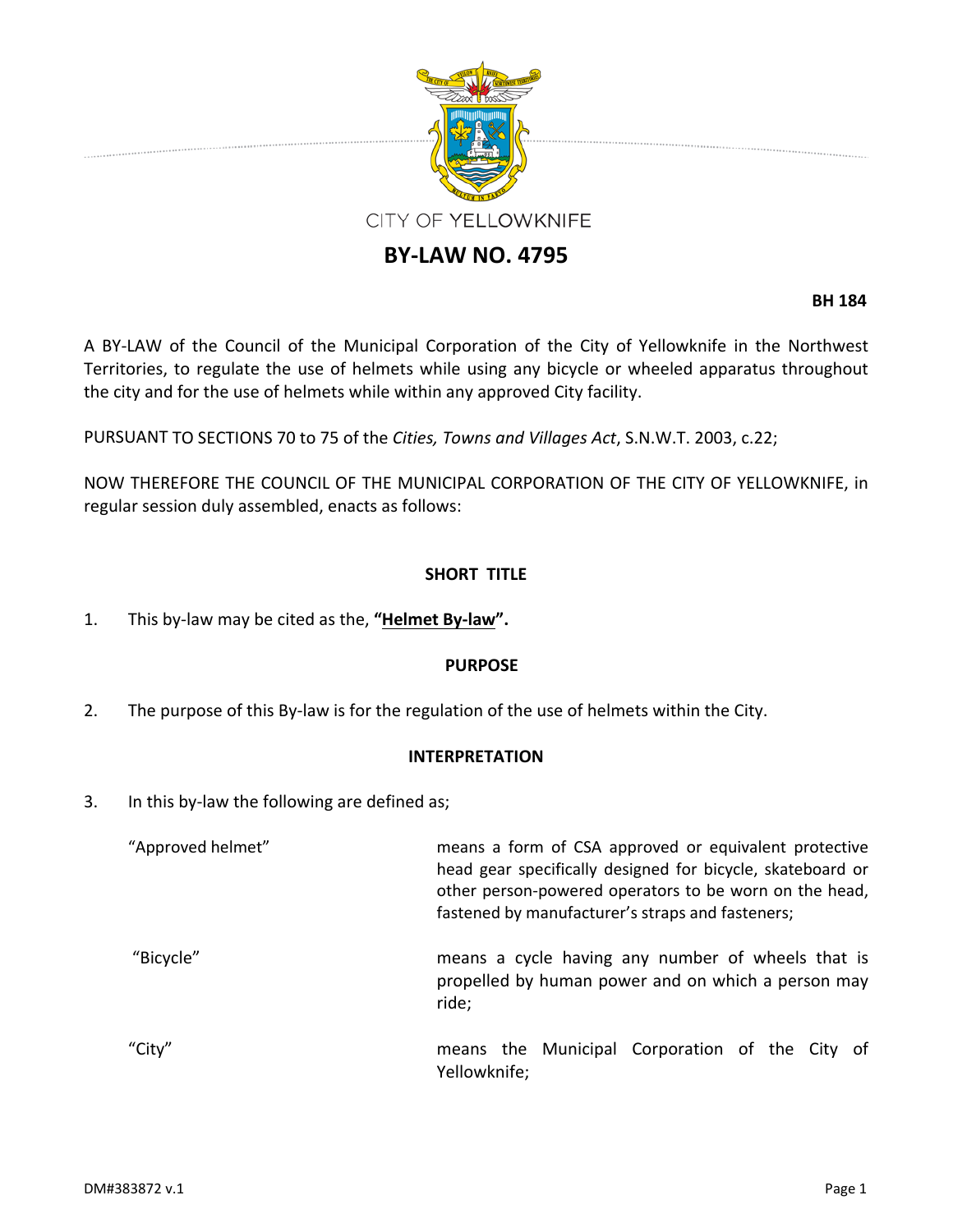| "Council"           | means the Council of the City;                                                                                                                                                                                                                                                                                                                                                                                                                                                                                                                                                                                                                                                                                             |
|---------------------|----------------------------------------------------------------------------------------------------------------------------------------------------------------------------------------------------------------------------------------------------------------------------------------------------------------------------------------------------------------------------------------------------------------------------------------------------------------------------------------------------------------------------------------------------------------------------------------------------------------------------------------------------------------------------------------------------------------------------|
| "Highway"           | means a road, place, bridge or structure, whether<br>publicly or privately owned, that the public is ordinarily<br>entitled or permitted to use for the passage of vehicles<br>and includes:                                                                                                                                                                                                                                                                                                                                                                                                                                                                                                                               |
|                     | (a) a privately or publicly owned area that is designed<br>and primarily used for the parking of vehicles, other<br>than the driveway of a private dwelling;<br>(b) where a plan of survey or other instrument<br>establishes a highway, the area between the<br>boundary lines of the highway as shown on the plan<br>of survey or instrument;<br>(c) a sidewalk, pathway, ditch or shoulder adjacent to<br>and on either side of the traveled portion of the road<br>or place and the area between the sidewalk,<br>pathway, ditch or shoulder and the traveled portion<br>of the road or place; and<br>(d) a road on a frozen body of water or water course or<br>a road that can be used for only a portion of a year; |
| "Officer"           | means a person appointed in accordance with the Cities,<br>Towns and Villages Act as a By-law Officer to enforce the<br>by-laws of the City of Yellowknife, and any peace officer<br>who is authorized to enforce the by-laws of the City of<br>Yellowknife;                                                                                                                                                                                                                                                                                                                                                                                                                                                               |
| "Wheeled Apparatus" | means any activity that involves wheels and is propelled by<br>human power that includes, but is not limited to:<br>skateboards, rollerblades, wheeled skis or longboards; and                                                                                                                                                                                                                                                                                                                                                                                                                                                                                                                                             |
| "Youth"             | means any person that is under the age of 18.                                                                                                                                                                                                                                                                                                                                                                                                                                                                                                                                                                                                                                                                              |

#### **APPLICATION**

- 4. Any youth within the municipal boundaries of the City shall not operate or use a bicycle or wheeled apparatus on a highway, ride as a passenger on a bicycle, or ride as a passenger in a bicycle trailer without wearing an approved helmet.
- 5. A parent or guardian of a youth shall not authorize or knowingly permit that person to operate a bicycle or wheeled apparatus or ride as a passenger on a bicycle unless the person is wearing an approved helmet.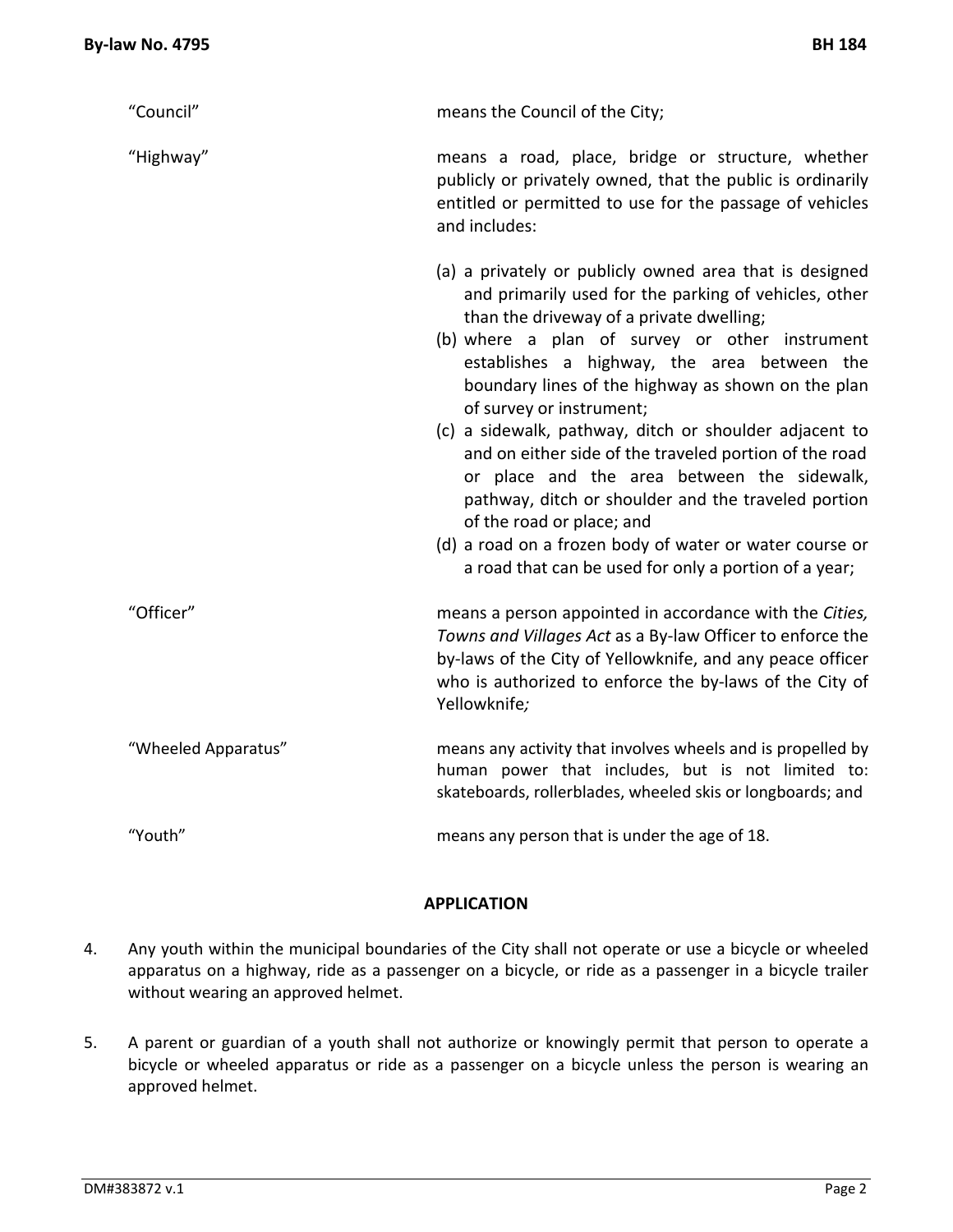### **CITY FACILITIES**

Any youth shall not be permitted to use any wheeled apparatus within the City skateboard park or 6. any other City facility that allows recreational activities without an approved helmet.

### **ENFORCEMENT BY OFFICER**

- An Officer may stop any youth using any bicycle or wheeled apparatus if that Officer has reasonable 7. and probable grounds to believe that the person is acting in contravention of this by-law.
- 8. Every person using any bicycle or wheeled apparatus shall, immediately when signalled or requested by an Officer:
	- a) bring the bicycle or wheeled apparatus to a stop;
	- b) furnish any information respecting his or her identity, to the satisfaction of the Officer;
	- c) remain stopped until such time as the officer permits him or her to leave; and
	- d) comply with any request or direction of the Officer.

## **FINE AMOUNT**

9. Any person not using a helmet as described in articles 4-6 may be subject to a fine amount of \$25.

#### **EFFECT**

 $10.$ This by-law shall come into effect on July 1, 2014 and otherwise meeting the requirements of Section 75 of the Cities, Towns and Villages Act.

Read a First time this  $\partial\varphi$  day of  $M$  $\varphi$  A.D. 2014. Mayor City Administrator